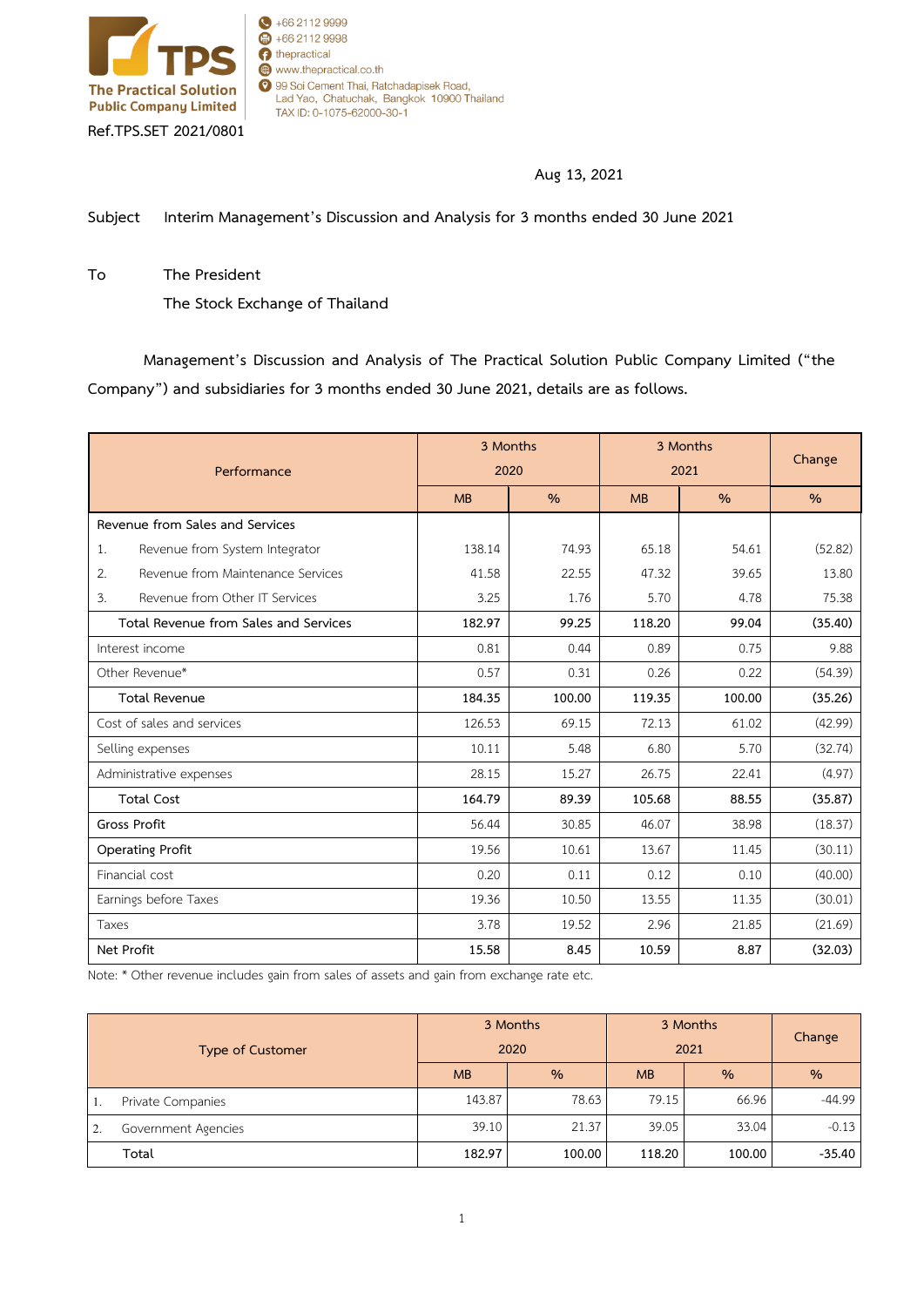

 $\bigodot +6621129999$  $\bigoplus$  +66 2112 9998 **A** thepractical www.thepractical.co.th <sup>9</sup> 99 Soi Cement Thai, Ratchadapisek Road, Lad Yao, Chatuchak, Bangkok 10900 Thailand TAX ID: 0-1075-62000-30-1

#### **Revenue from sales and services**

For the first 3 months of 30 June 2021, revenue from sales and services decrease by Baht 64.77 million or 35.40% from the same period last year, with the proportion of system integrator to maintenance services approximately 55% to 40%. Sales and services revenue mainly decrease Due to the epidemic situation of COVID-19, the company has delayed the delivery of work. Due to being unable to work as planned.

#### **Cost of sales and services Gross profit and Gross profit margin**

For the first 3 months of 30 June 2021, cost of sales and services decrease by Baht 54.41 million or 43% from the same period last year in accordance with the decrease in revenue from sales and services, As a result, the gross profit decrease to Baht 46.08 million But the company's gross profit margin increased to 38.98 because the company have the ability to manage costs more.

## **Selling and Administrative expenses Operating profit and Operating profit margin**

For the first 3 months of 30 June 2021, selling expenses decrease by Baht 3.31 million or 32.74% from the same period last year in accordance with the decrease in commissions based Due to revenue from sales and services decrease and Administrative expenses decreased by Baht 1.39 million or 4.94% from the same period last year, mainly due to the decrease in employee compensation Baht 2.48 million, And the company can follow up on long overdue debtors As a result, the estimated cost of bad debts was reduced by 2.40 million baht. As a result, the operating profit margin increased to 11.45%.

## **Overview of Net profit and Net profit margin**

For the first 3 months of 30 June 2021, net profit decrease by Baht 5.00 million or 32.03% from the same period last year, mainly due to revenue from sales and services decrease. But the Company's net profit margin increased to 8.87% because the Company Can reduce sales costs and expenses more.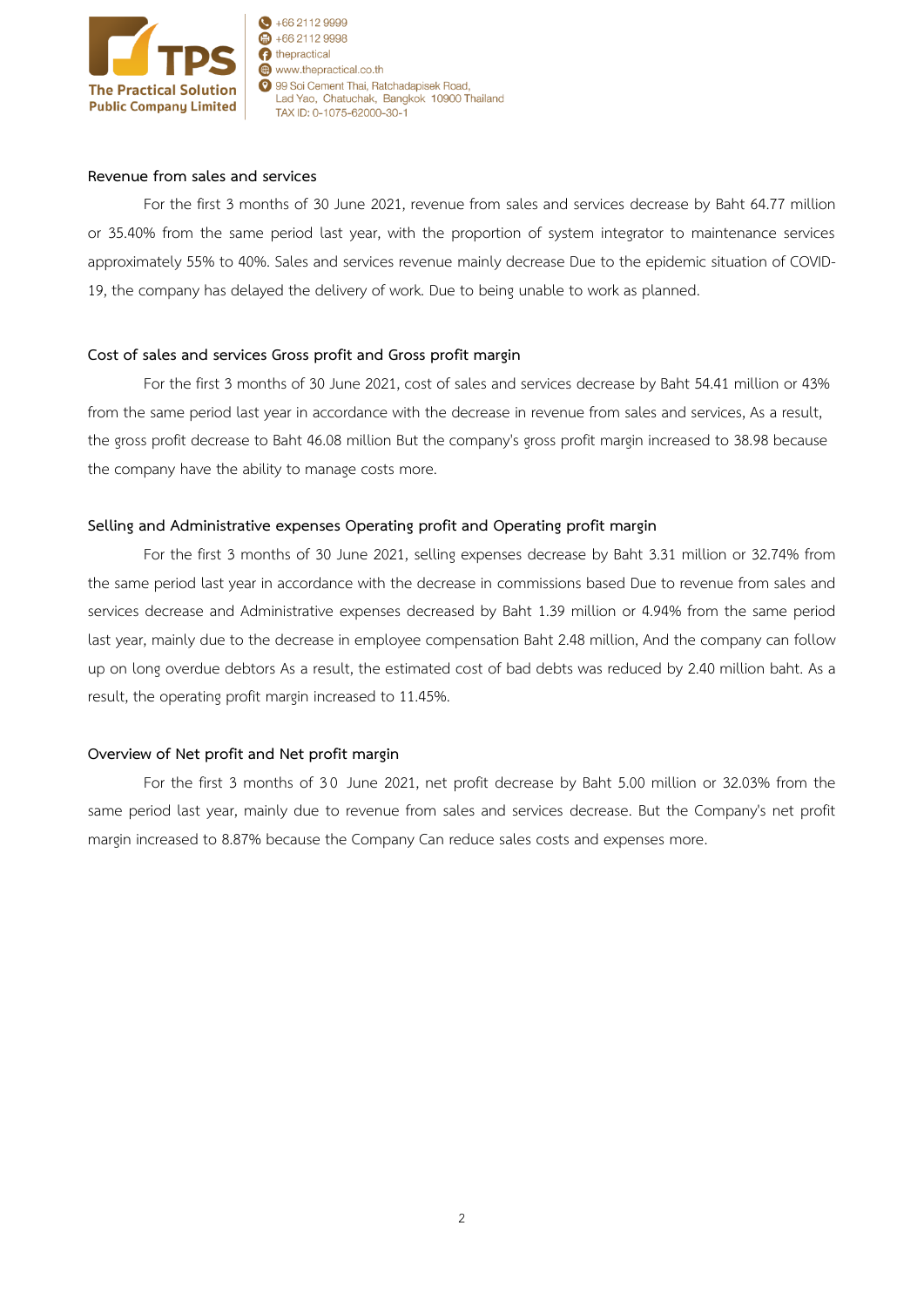

**Management's Discussion and Analysis of The Practical Solution Public Company Limited ("the Company") and subsidiaries for 6 months ended 30 June 2021, details are as follows.**

| Performance                             | 6 Months<br>2020 |               | 6 Months<br>2021 |        | Change        |
|-----------------------------------------|------------------|---------------|------------------|--------|---------------|
|                                         | MB               | $\frac{9}{6}$ | MB               | $\%$   | $\frac{9}{6}$ |
| Revenue from Sales and Services         |                  |               |                  |        |               |
| 1.<br>Revenue from System Integrator    | 248.58           | 72.46         | 143.17           | 57.83  | $-42.40$      |
| Revenue from Maintenance Services<br>2. | 83.90            | 24.46         | 87.29            | 35.26  | 4.04          |
| 3.<br>Revenue from Other IT Services    | 8.54             | 2.49          | 13.86            | 5.60   | 62.30         |
| Total Revenue from Sales and Services   | 341.02           | 99.41         | 244.32           | 98.68  | $-28.36$      |
| Interest income                         | 1.39             | 0.41          | 1.72             | 0.69   | 23.74         |
| Other Revenue*                          | 0.63             | 0.18          | 1.55             | 0.63   | 146.03        |
| <b>Total Revenue</b>                    | 343.04           | 100.00        | 247.59           | 100.00 | $-27.82$      |
| Cost of sales and services              | 236.17           | 69.25         | 161.86           | 66.25  | $-31.46$      |
| Selling expenses                        | 17.47            | 5.09          | 12.91            | 5.21   | $-26.10$      |
| Administrative expenses                 | 54.74            | 15.96         | 55.55            | 22.44  | 1.48          |
| <b>Total Cost</b>                       | 308.38           | 89.90         | 230.32           | 93.02  | $-25.31$      |
| <b>Gross Profit</b>                     | 104.85           | 30.75         | 82.46            | 33.75  | $-21.35$      |
| <b>Operating Profit</b>                 | 34.66            | 10.10         | 17.27            | 6.98   | $-50.17$      |
| Financial cost                          | 0.72             | 0.21          | 0.23             | 0.09   | $-68.06$      |
| Earnings before Taxes                   | 33.94            | 9.89          | 17.04            | 6.88   | $-49.79$      |
| Taxes                                   | 6.70             | 19.74         | 3.78             | 22.18  | $-43.58$      |
| Net Profit                              | 27.24            | 7.94          | 13.26            | 5.36   | $-51.32$      |

Note: \* Other revenue includes gain from sales of assets and gain from exchange rate etc.

| <b>Type of Customer</b>    | 6 Months<br>2020 |        | 6 Months<br>2021 |        | Change        |
|----------------------------|------------------|--------|------------------|--------|---------------|
|                            | <b>MB</b>        | $\%$   | <b>MB</b>        | $\%$   | $\frac{9}{6}$ |
| Private Companies          | 274.04           | 80.36  | 173.05           | 70.83  | $-36.85$      |
| <b>Government Agencies</b> | 66.98            | 19.64  | 71.27            | 29.17  | 6.40          |
| Total                      | 341.02           | 100.00 | 244.32           | 100.00 | $-28.36$      |